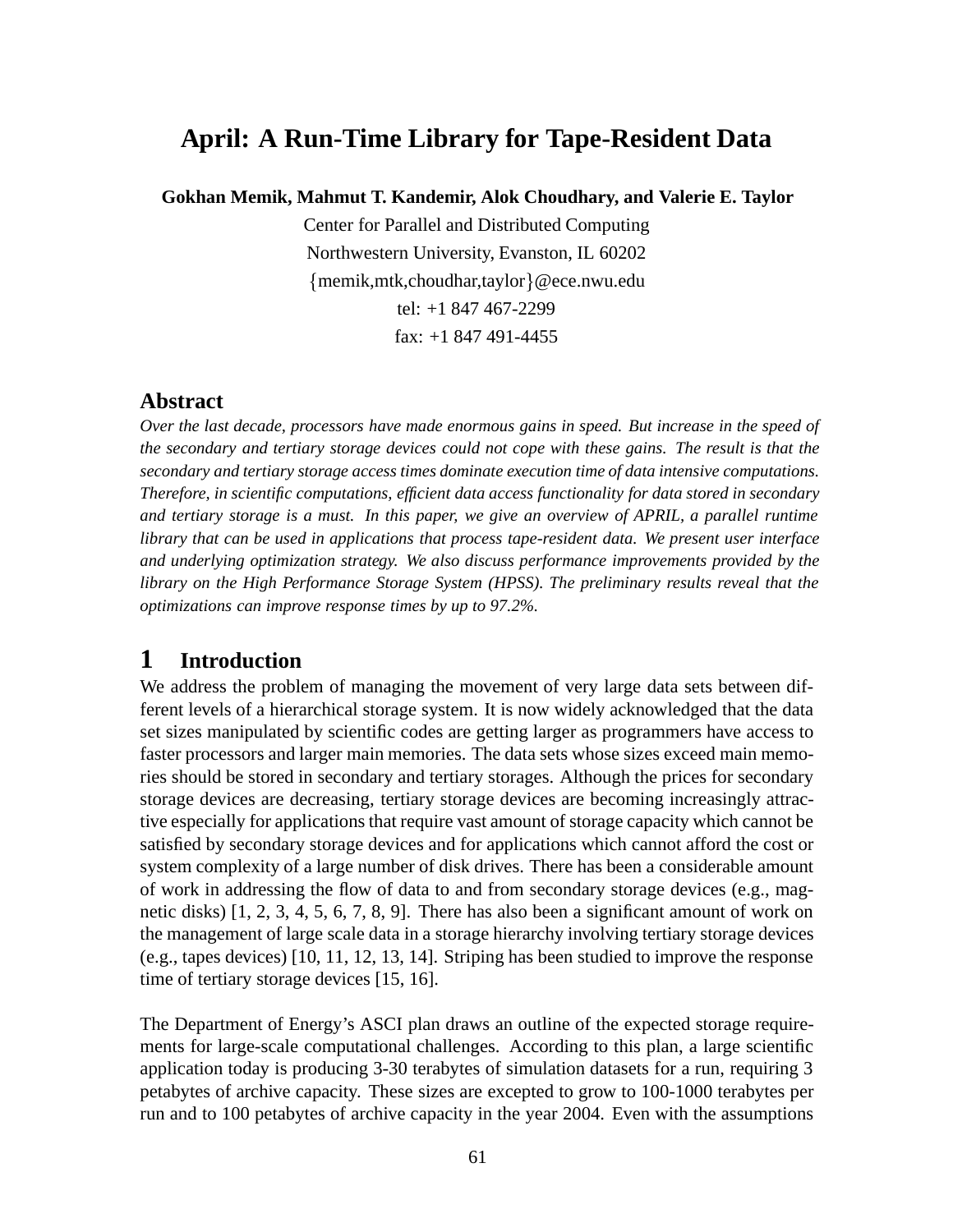of aggressive improvements in the evolution of storage devices, the data accesses in these applications will take a significant proportion of the overall execution time [17]. On top of this, aggregate data sizes may require the employment of tertiary storage devices. Many of these applications do not demand the entire datasets to be accessed at a given time. So, having means to access portions of the tape-resident datasets efficiently may decrease the time spent in data accesses significantly.

In this paper, we present APRIL, a parallel run-time library, that can be used to facilitate the explicit control of data flow for tape-resident data. Our library can be used by application programmers as well as optimizing compilers that manipulate large scale data. The objective is to allow programmers to access data located on tape via a convenient interface expressed in terms of arrays and array portions (regions) rather than files and offsets. In this sense the library can be considered as a natural extension of state-of-the-art runtime libraries that manipulate disk-resident datasets (e.g., [2, 18]). The library implements a data storage model on tapes that enables users to access portions of multi-dimensional data in a fast and simple way. In order to eliminate most of the latency in accessing taperesident data, we employ a *sub-filing strategy* in which a large multi-dimensional taperesident *global* array is stored not as a single file but as a number of smaller *sub-files*, whose existence is transparent to the programmer. The main advantage of doing this is that the data requests for relatively small portions of the global array can be satisfied without transferring the entire global array from tape to disk as is customary in many hierarchical storage management systems. In addition to read/write access routines, the library also supports pre-staging and migration capabilities which can prove very useful in environments where the data access patterns are predictable and the amount of disk space is limited.

The main contributions of this paper are as follows:

 The presentation of a high-level parallel I/O library for tape-resident data. APRIL library provides a simple interface to the tape-resident data, which relieves the programmers from orchestrating I/O from tertiary storage devices such as robotic tapes and optical disks.

 The description of the implementation of the library using HPSS [19] and MPI-IO [3]. We show that it is both simple and elegant to build an I/O library for tape-resident data on top of these two state-of-the-art systems. In this paper, however, we focus on a single processor performance.

 The presentation of preliminary performance numbers using representative array regions and sub-file sizes. The results demonstrate that the library is quite effective in exploiting the secondary storage – tertiary storage hierarchy without undue programmer effort.

Section 2 gives an overview of the APRIL library. Section 3 describes sub-filing and its use in the library. Section 4 briefly explains the implementation and Section 5 presents the user interface. Section 6 gives preliminary experimental results and Section 7 concludes the paper with a summary and an outline of future work.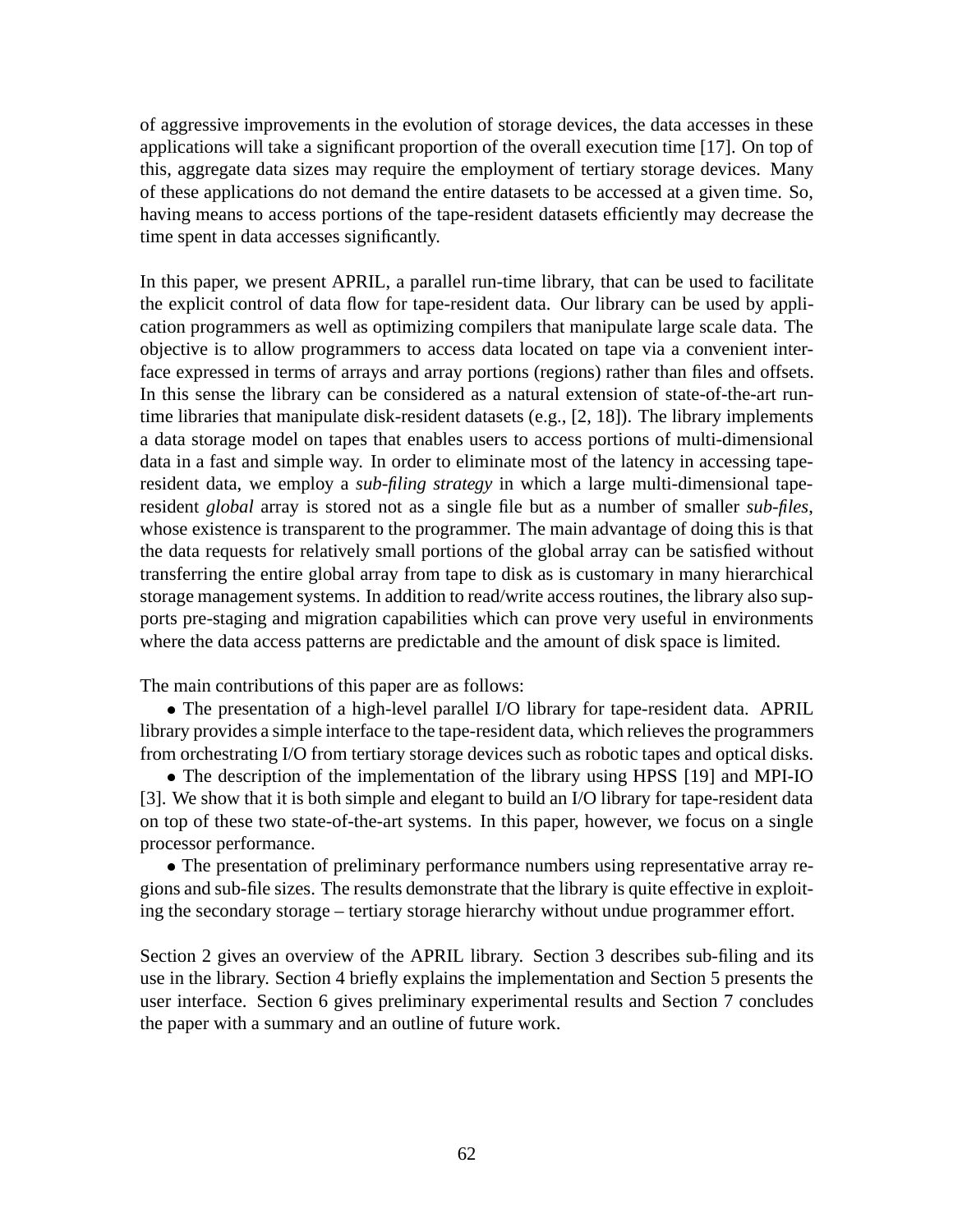# **2 Library Overview**

The library provides routines to efficiently perform I/O required in sequential and parallel applications. It can be used for both in-core and out-of-core applications. It uses a highlevel interface which can be used by application programmers and compilers. For example, an application programmer can specify what section of an array she wants to read in terms of lower and upper bounds in each dimension, and the library will fetch it in an efficient manner, first from tape to disk and then from disk to main memory. It provides a portable interface on top of HPSS [19] and MPI-IO [3]. It can also be used by an optimizing compiler that targets programs whose data sets require transfers between secondary storage and tertiary storage. It might even be possible to employ the library within a database management system for multi-dimensional data.

At the heart of the library is an optimization technique called *sub-filing*, which is explained in greater detail in the next section. It also uses collective I/O using a two-phase method, data pre-staging, pre-fetching, and data migration. The main advantage of sub-filing is that it provides low-overhead random access image for the tape-resident data. Sub-filing is invisible to the user and helps to efficiently manage the storage hierarchy which can consist of a tape sub-system, a disk sub-system and a main memory. The main advantage of the collective I/O, on the other hand, is that it results in high-granularity data transfers between processors and disks, and it also makes use of the higher bandwidth of the processor interconnection network.

In general, a processor has to wait while a requested tape-resident data set is being read from tape. The time taken by the program can be reduced if the computation and tape I/O can be overlapped somehow. The pre-staging achieves this by bringing the required data ahead of the time it will be used. It issues asynchronous read calls to the tape sub-system, which help to overlap the reading of the next data portion with the computation being performed on the current data set. The data pre-fetching is similar except that it overlaps the disk I/O time with the computation time.

# **3 Sub-filing**

Each *global tape-resident* array is divided into *chunks,* each of which is stored in a *separate sub-file* on tape. The chunks are of equal sizes in most cases. Figure 1 shows a two-dimensional global array divided into 64 chunks. Each chunk is assigned a unique *chunk coordinate*  $(x_1, x_2)$ , the first (upper-leftmost) chunk having  $(0,0)$  as its coordinate. For the sake of ensuing discussion we assume that the sub-files corresponding to the chunks are stored in row-major as depicted in the figure by horizontal arrows.

A typical access pattern is shown in Figure 2. In this access a small two-dimensional portion of the global array is requested. In receiving such a request, the library performs three important tasks:

- Determining the sub-files that collectively contain the requested portion,
- Transferring the sub-files that are *not* already on disk from tape to disk, and
- Extracting the required data items (array elements) from the relevant sub-files from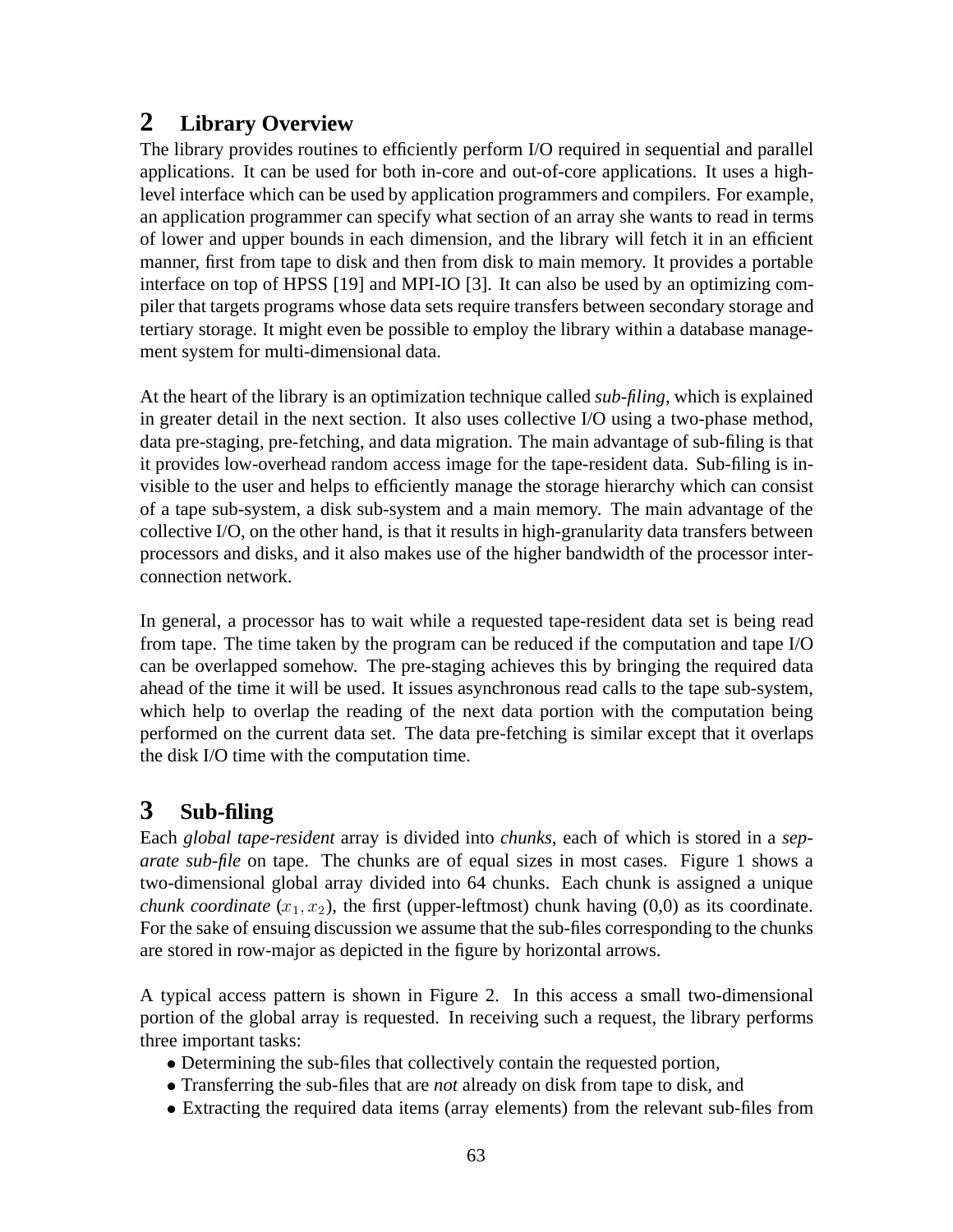

Figure 1: A global tape-resident array divided into 64 chunks.



Figure 2: An access pattern (shaded portion) and its cover.

disk and copying the requested portion to a buffer in memory provided by the user call.

In the first step, the set of sub-files that collectively contain the requested portion is called *cover*. In Figure 2, the cover contains the sub-files (1,2), (1,3), (1,4), (2,2), (2,3), (2,4), (3,2), (3,3), and (3,4). Assuming for now that all of these sub-files are currently residing on tape, in the second step, the library brings these sub-files to disk. In the third step, the required portion is extracted from each sub-file and returned to the user buffer. Note that the last step involves some computational overhead incurred for each sub-file. Instead, had we used just one file per global array this computational overhead would be incurred only once. Therefore, the performance gain obtained by dividing the global array into sub-files should be carefully weighed against the extra computational overhead incurred in extracting the requested portions from each sub-file. Our preliminary experiments show that this computational overhead is not too much.

Parallel reads by multiple processors pose additional problems. Consider now Figure 3(a) where four processors are requesting four different sub-columns of a region. The underlying cover contains 28 sub-files. After bringing these sub-files from tape to disk, we have a problem of reading the required sub-portions (sub-columns) for each processor. As stated by del Rosario et al. [20], *collective I/O* is a technique in which processors perform I/O on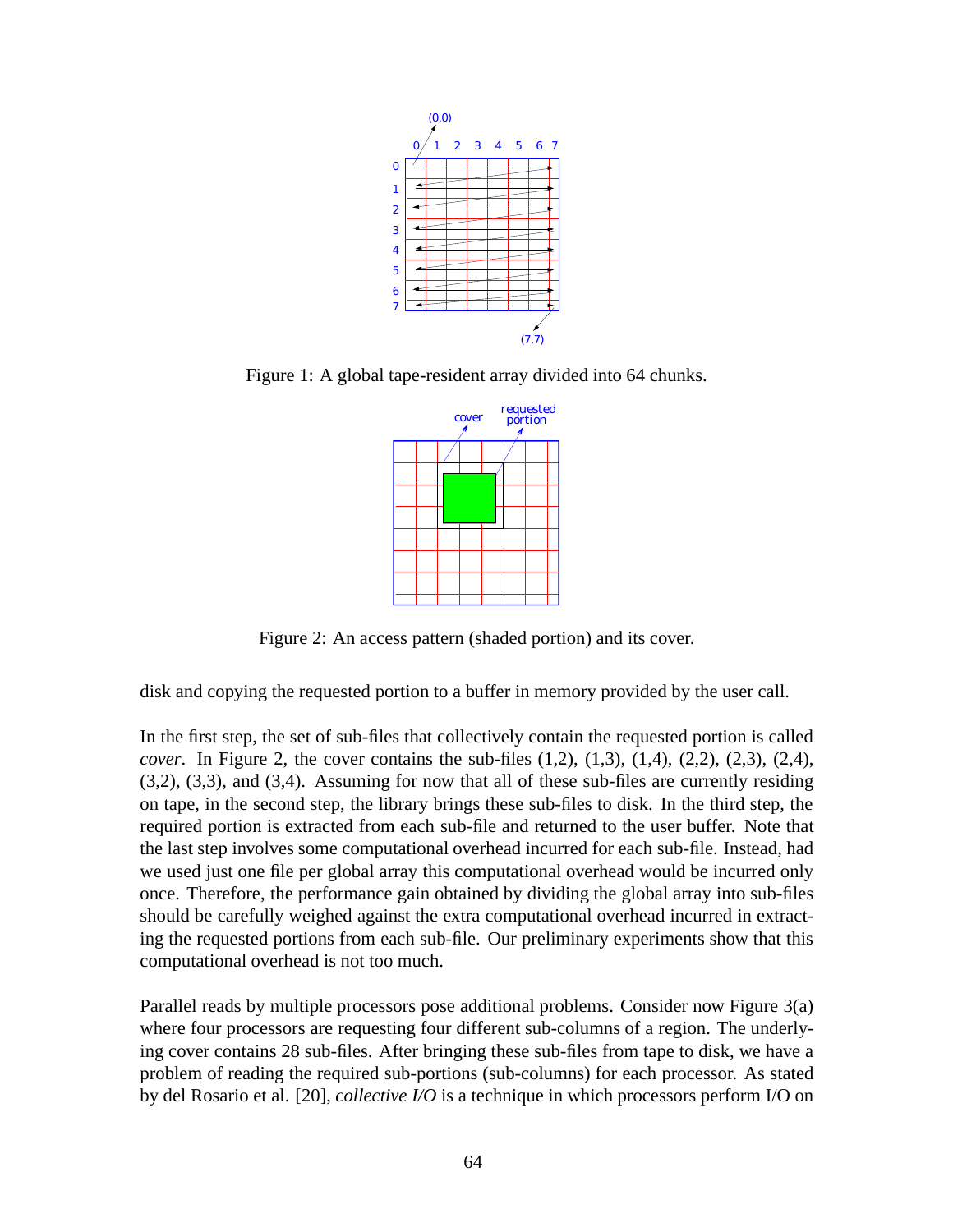

Figure 3: (a) An access pattern involving four processors. (b) The global array with each sub-file marked with the number of processors that share it.



Figure 4: Successive array accesses.

behalf of each other in order to reduce the time spent in disk-I/O at the expense of some extra communication. Two-phase I/O is a specific implementation of collective I/O, which uses the information available about the access and storage patterns. It employs two phases. In the first phase, the processors access the data in a *layout conformant* way (to exploit spatial locality on disk as much as possible) and in the second phase they re-distribute the data in memory among themselves such that the desired access pattern is obtained. While it is quite straightforward how to use collective I/O when we have a single file, in our multiple file case it is not clear how to utilize it. One simple approach might be to use collective I/O for each sub-file on disk. In our example, that would mean calling a collective I/O routine 28 times. A better alternative might be to read the data from disk to memory in two steps. In the first step, the processors that have exclusive access to some sub-files perform these independent accesses. In the second step, for each of the remaining sub-files, we can perform collective I/O using only the processors that request some data from the sub-file in question. Considering Figure 3(b), this collective I/O scheme corresponds to first reading the sub-files marked '1' and then collectively (using two processors) reading the sub-files marked '2'. We plan to implement this last collective I/O strategy in the future.

During successive reads from the same global file it might happen that the same sub-file can be required by two different reads. Assuming that the sub-file in question still resides on the disk after the first read, it is unnecessary to read it again from tape in the second read. In such a case only the other (additional) sub-files required by the current access are read from tape. The situation is shown in Figure 4 for three scenarios. In each case, the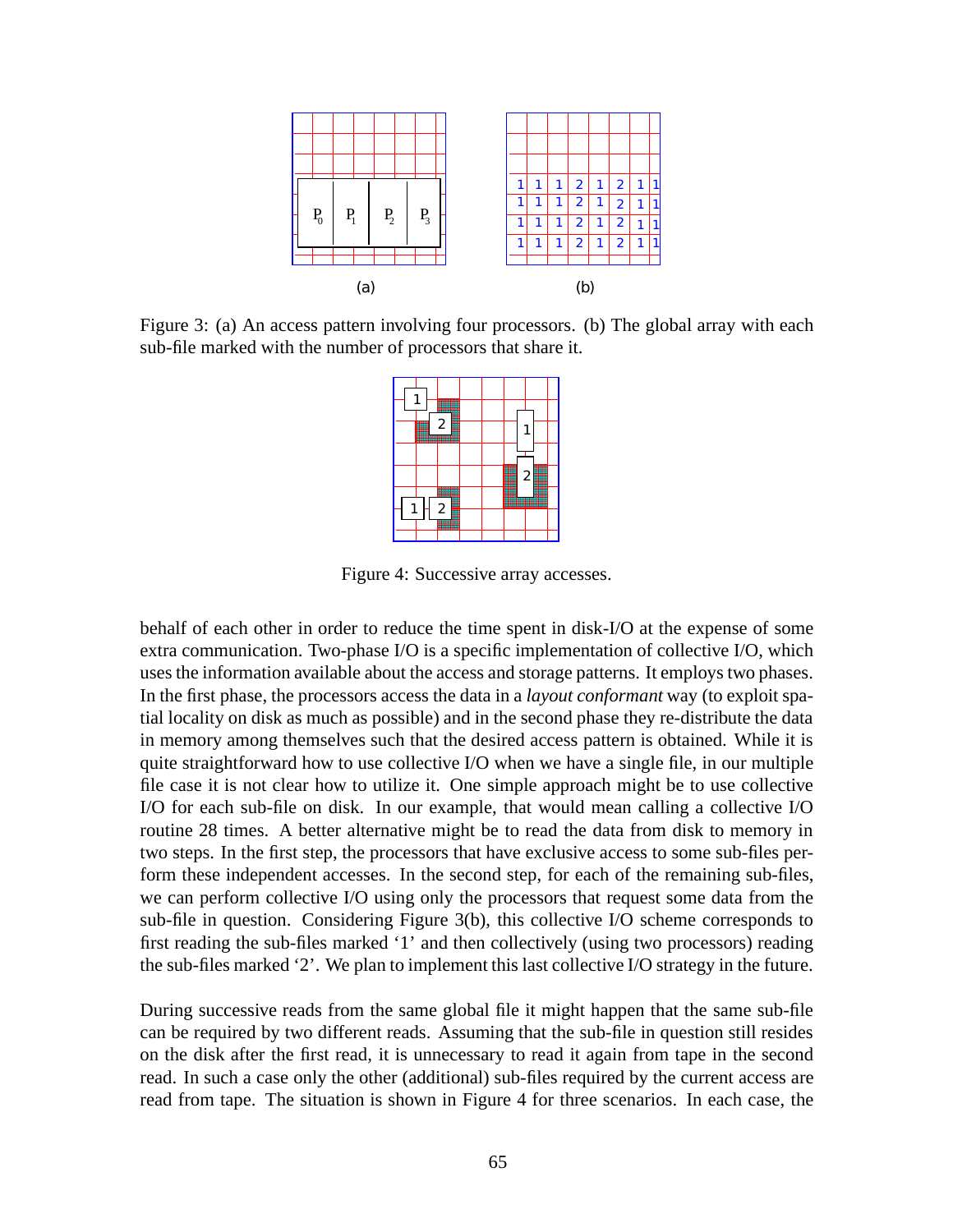

Figure 5: (a) Library architecture. (b) Pre-fetching, pre-staging, and migration.

first portion read is marked '1' and the second portion read is marked '2'. The shaded parts around the second portions correspond to additional sub-files that are needed for the second read. In other words, the library effectively uses the storage hierarchy.

## **4 Implementation**

We are implementing the APRIL library on top of HPSS [19] and MPI-IO [3]. The connections between different components are shown in Figure  $5(a)$ . In a read call, the sub-files are first read from tape to disk using HPSS and then from disk to main memory using MPI-IO. As mentioned earlier, we employ collective I/O between disk and memory. In a write call the direction of data-flow is reversed. Figure 5(b) shows the corresponding storage levels for each action described in the following sections.

To store the information about the file and the chunks, we are currently using the Postgres95 database [21]. When a new file is created, the user may enter the necessary information about the chunks. The detailed information about the file creation is given in Section 5. Then this meta-data is stored in the database for later usage. When a user opens a previously created file, the corresponding meta-data about the file and the chunks are read from the database and cached in the memory. Then the following accesses uses this meta-data. The database is informed about the changes when the file is closed. In other words, the database is accessed only in file open and file close.

### **5 User Interface**

The routines in the library can be divided into four major groups based on their functionality – Initialization/Finalization Routines, File Manipulation Routines, Array Access Routines, and Stage/Migration Routines. Table 1 lists some of the basic routines in the library and their functionalities. All the routines listed here are the low level instructions, which should explicitly be called by the user. We are currently adding high level routines to our library,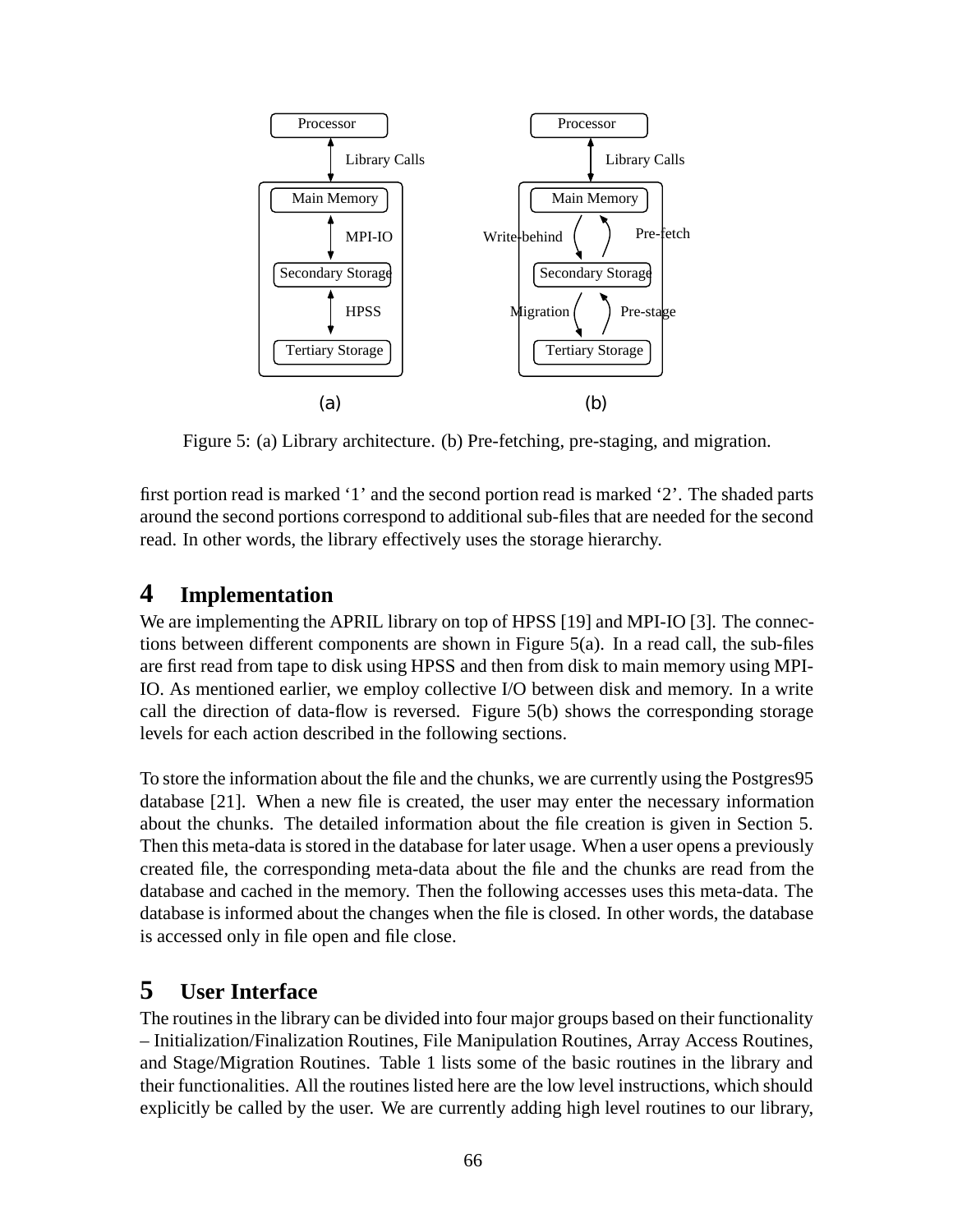| <b>Initialization/Finalization Routines</b> |                                                                     |  |  |  |  |  |
|---------------------------------------------|---------------------------------------------------------------------|--|--|--|--|--|
| Routine                                     | Functionality                                                       |  |  |  |  |  |
| <b>T INITIALIZE</b>                         | Initializes the library structures                                  |  |  |  |  |  |
| <b>T_FINALIZE</b>                           | Finalizes the library structures                                    |  |  |  |  |  |
| <b>File Manipulation Routines</b>           |                                                                     |  |  |  |  |  |
| Routine                                     | Functionality                                                       |  |  |  |  |  |
| <b>T_OPEN</b>                               | Opens a tape-resident global file for read/write                    |  |  |  |  |  |
| <b>T CLOSE</b>                              | Closes a tape-resident global file                                  |  |  |  |  |  |
| <b>T_REMOVE</b>                             | Removes both the sub-files of the file and the corresponding info.  |  |  |  |  |  |
|                                             | <b>Array Access Routines</b>                                        |  |  |  |  |  |
| Routine                                     | Functionality                                                       |  |  |  |  |  |
| <b>T_READ_SECTION</b>                       | Reads a rectilinear section                                         |  |  |  |  |  |
| <b>T WRITE SECTION</b>                      | Writes a rectilinear section                                        |  |  |  |  |  |
|                                             | <b>Stage/Migration Routines</b>                                     |  |  |  |  |  |
| Routine                                     | Functionality                                                       |  |  |  |  |  |
| <b>T_STAGE_SECTION</b>                      | Stages a rectilinear file section from tape to disk                 |  |  |  |  |  |
| <b>T_STAGE_WAIT</b>                         | Waits for a Stage to complete                                       |  |  |  |  |  |
| <b>T_PREFETCH_SECTION</b>                   | Pre-fetchs a rectilinear file section from tape (or disk) to memory |  |  |  |  |  |
| <b>T_PREFETCH_WAIT</b>                      | Waits for a Pre-fetch to complete                                   |  |  |  |  |  |
| <b>T_MIGRATE_SECTION</b>                    | Migrates a rectilinear file section from disk to tape               |  |  |  |  |  |

Table 1: Some of the library routines.

which will call the low level routines implicitly.

**Initialization/Finalization Routines:** These routines are used to initialize the library buffers and meta-data structures and finalize them when all the work is done. The routine to initialize the system has the format

int T\_INITIALIZE ().

This routine initializes the connections to the HPSS and the database. It returns a positive number upon successful completion. Similarly, int T FINALIZE () closes the above mentioned connections.

**File Manipulation Routines:** These routines are used for creating files, opening existing files, closing open files and removing all the chunks and the information related to a global file. T OPEN is used for creating new files and for opening existing files. It returns a file handle for later referral to the file. The synopsis of T\_OPEN is as follows:

T FILE T OPEN (char \*filename, char \*mode, T INFO \*tapeinfo).

'Filename' stands for the name of the file to be opened. 'Mode' indicates whether the file is opened for read, write, or read/write. 'Tapeinfo' is the structure used for entering the necessary information about the file and chunks. It has fields for the elementsize, number of dimensions, the size of each dimension of the chunk and the size of each dimension of the global file.

**Array Access Routines:** These routines handle the movement of data to and from the tape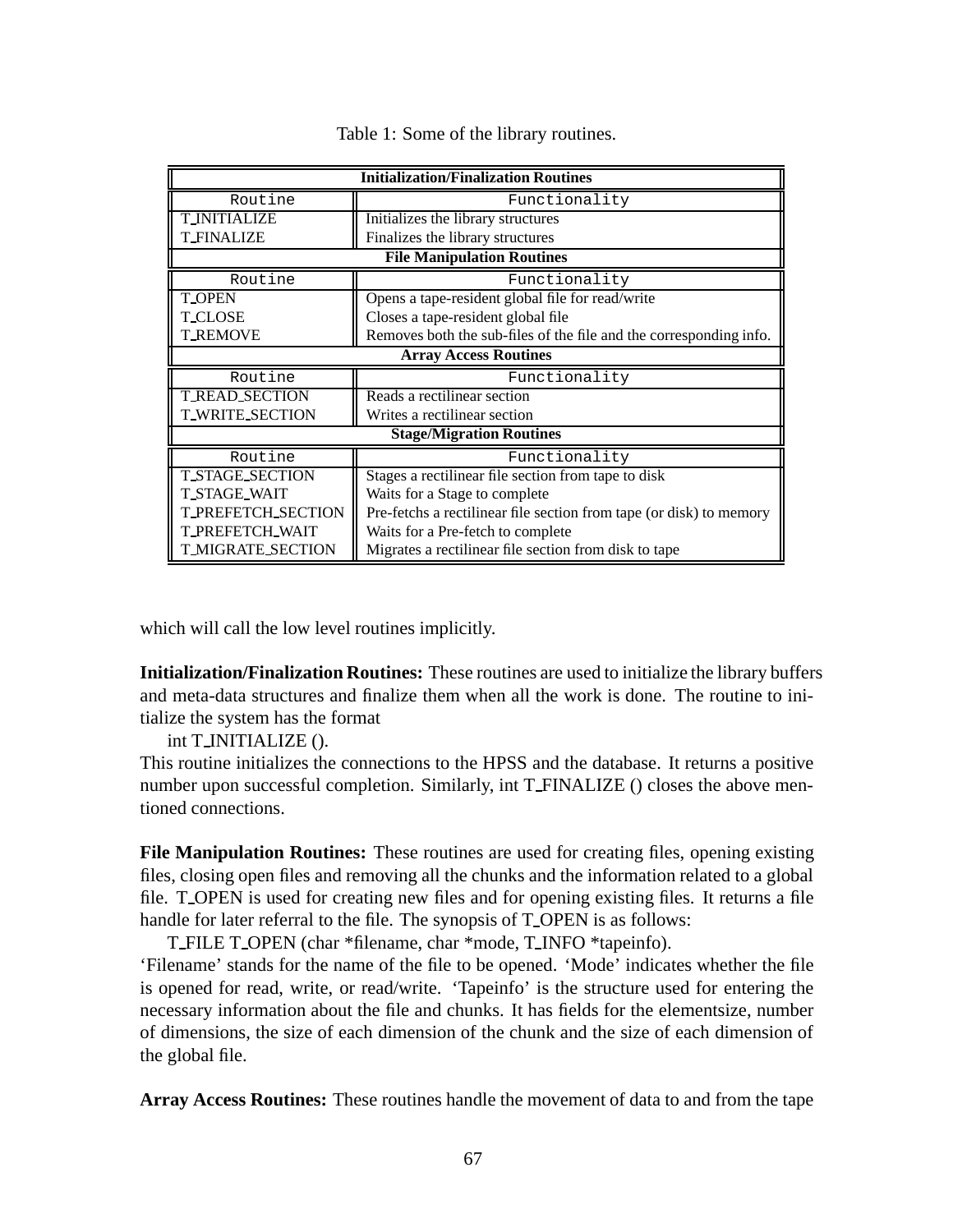```
int main(int argc, char **argv)
f
T FILE exfile;
T INFO exinfo;
 int start[2];
 int end[2];
 /* Initialize the library */
T INITIALIZE();
 /* Open the file for read. The exinfo will be filled by the library.
 For creating the file (i.e. if the file is opened for the first time),
 information about the file should be supplied to T_OPEN via exinfo.*/
 exfile = T OPEN ("file 1", "r", & exinfo);
 start[0] = 0;start[1] = 0;
 end[0] = 24000;end[1] = 80;/* Perform the operation */
T READ SECTION (&exfile, &buf, starts, ends);
 /* Close the file */
T CLOSE (&exfile);
T FINALIZE();
\}
```
Figure 6: An example code for reading from a two dimensional file.

subsystem. An arbitrary rectilinear portion of a tape-resident array can be read or written using these access routines. Let us focus now on T READ SECTION. The signature of this routine is

int T READ SECTION (T FILE \*fd, void \*buffer, int \*start coordinate,

int \*end coordinate)

'fd' is the file descriptor returned by T OPEN. 'Start coordinate' and 'end coordinate' are arrays that hold the boundary coordinates for the section to be read. There are as many elements as the dimensionality of the associated tape-resident global array. This command reads the corresponding elements and stores them in 'buffer'. As discussed earlier, what actually happens here is that the relevant sub-files are read from tape to disk (if they are not on the disk already), and the required sections are read from these sub-files on disk and forwarded to the corresponding positions in the buffer in main memory. An example code for T\_READ\_SECTION is given in Figure 6. In this example, a  $24000\times80$  portion of the file is read to the buffer. The syntax for the T WRITE SECTION routine is almost the same except that the direction of the transfer is reversed.

**Stage/Migration Routines:** These routines are used to stage and migrate the data between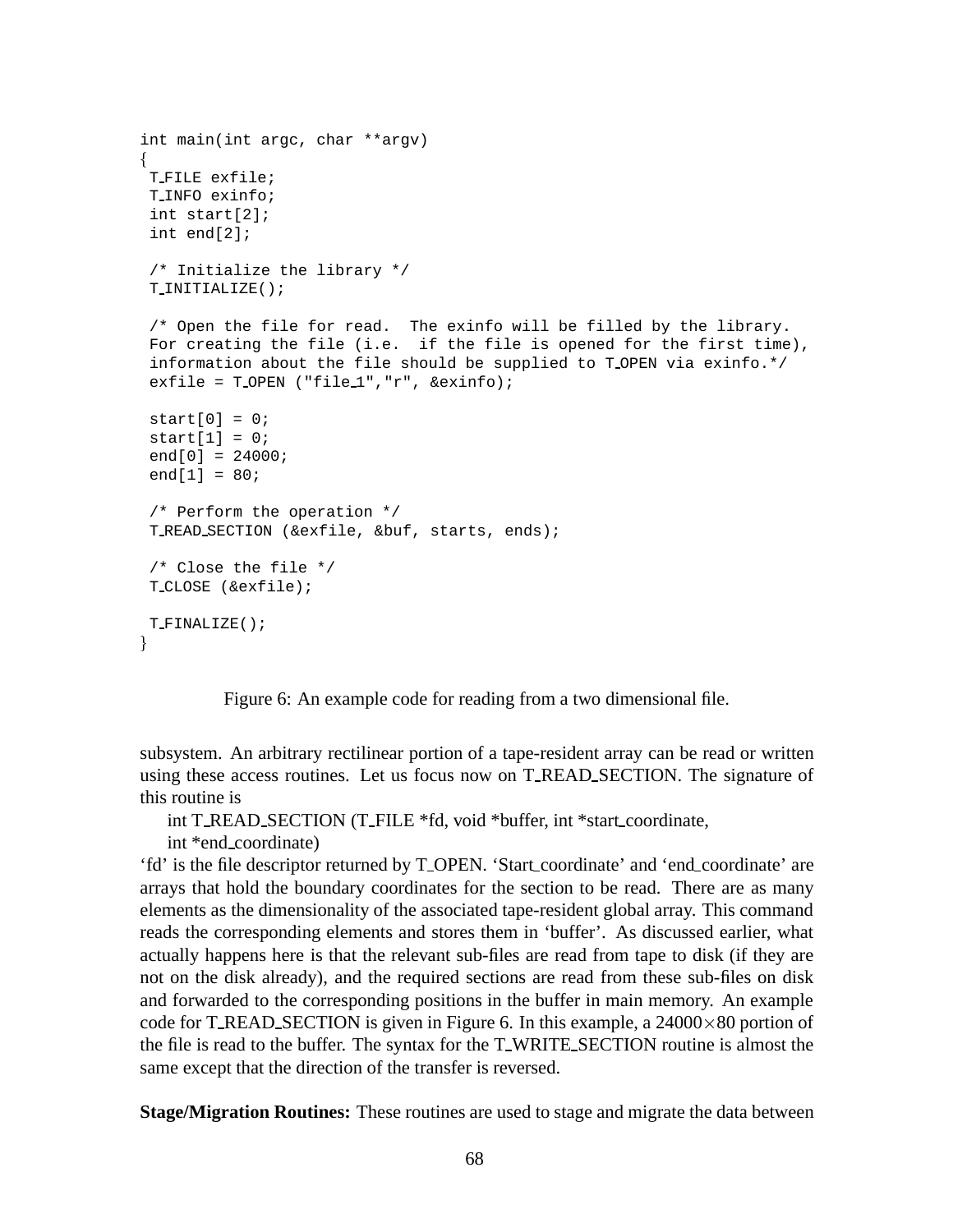the tapes and the disk sub-system. The command

int T STAGE SECTION (T FILE \*fd, int \*start coordinate, int \*end coordinate) immediately returns and starts a data staging operation in the background from tape to disk. It returns an integer to the application which can be interpreted as a descriptor for the associated pre-stage operation. Note that what is actually performed here is to bring the relevant *sub-files* from tape to disk. Note also that there is no 'buffer' parameter in the signature. The routine

int T STAGE WAIT (int pre-stage descriptor)

can be used to wait for a previously initiated pre-stage operation to complete.

int T\_PREFETCH\_SECTION (T\_FILE \*fd, void \*buffer, int \*start\_coordinate,

int \*end coordinate)

is used to start a pre-fetch operation from disk to memory. The parameters are the same as for T READ SECTION. It returns an integer which can be used as a pre-fetch descriptor in a later T PREFETCH WAIT call.

int T MIGRATE SECTION (T FILE \*fd, int \*start coordinate, int \*end coordinate) starts to migrate the relevant sub-files (i.e., those corresponding to the section described in the signature) from disk to tape. It should be used with care as these sub-files may contain portions of data that will be requested by a later library call.

# **6 Experiments**

The experiments are performed using the HPPS at the San Diego Supercomputing Center (SDSC). We have used the low level routines of the SDSC Storage Resource Broker (SRB) to access the HPSS files. SRB is a client-server middleware that provides a uniform interface for connecting to heterogeneous data resources over a network and accessing replicated data sets [22].

We experimented with different *access patterns* in order to evaluate the benefits of the library. Table 2 gives the start and end coordinates (on a two dimensional global array) as well as the number elements read/written for each access pattern (A through H). Note that the coordinate  $(0,0)$  corresponds to the upper-left corner of the array. In each case, the accessed array consists of  $50000 \times 50000$  floating point elements (10 GB total data). We used two different sub-file (chunk) sizes: small  $(1000 \times 1000)$  elements) and large  $(2000 \times 2000)$ elements).

Table 3 shows the performance results obtained. For each operation (read or write) we give the response times (in *seconds*) for a naive access strategy and the gains obtained against it using our library which employs sub-filing. The naive strategy reads/writes the required portion from/to the array directly, i.e., it does not use sub-filing and the entire  $50000\times50000$  array is stored as a single large file. For the sub-filing cases we show the *percentage reduction* in response time of the naive scheme. For example, in access pattern A, the sub-filing with small chunk size improved (reduced) the response time for the read operation by 85.2%. Figures 7 and 8 show the results obtained in graphical form. Note that the y-axes on the figures are *logarithmically scaled.*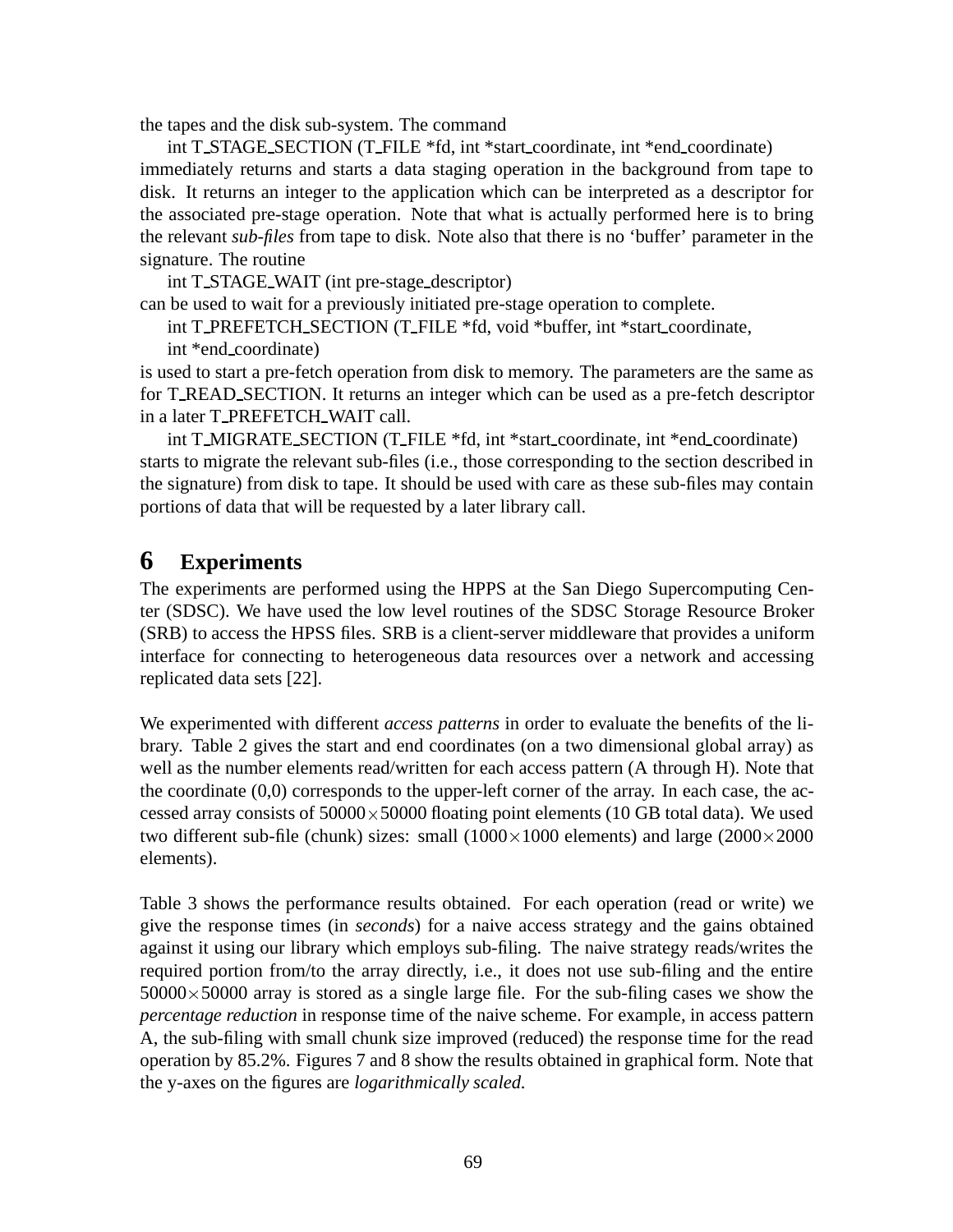|         | <b>Pattern Information</b> |               |                         |  |  |  |
|---------|----------------------------|---------------|-------------------------|--|--|--|
| Access  | Start                      | End           | Total                   |  |  |  |
| Pattern | Coordinate                 | Coordinate    | floating                |  |  |  |
|         |                            |               | points                  |  |  |  |
| A       | (0,0)                      | (1000, 1000)  | $1 * 10^6$              |  |  |  |
| B       | (0,0)                      | (4000, 1000)  | $4 * 10^{6}$            |  |  |  |
| C       | (0,0)                      | (24000, 1000) | $24 * 10^6$             |  |  |  |
| D       | (5000, 5000)               | (6000, 6000)  | $1 * 10^6$              |  |  |  |
| Е       | (0,0)                      | (50000, 80)   | $4 * 10^{\overline{6}}$ |  |  |  |
| F       | (0,0)                      | (80,50000)    | $4 * 10^6$              |  |  |  |
| G       | (0,0)                      | (1000, 4000)  | $4 * 10^6$              |  |  |  |
| H       | (6000,6000)                | (8000, 8000)  | $4 * 10^{6}$            |  |  |  |

Table 2: Access patterns.

Table 3: Execution times and percentage gains.

|      | <b>Write Operations</b> |           |           | <b>Read Operations</b> |             |             |
|------|-------------------------|-----------|-----------|------------------------|-------------|-------------|
| Acc. | Times                   | Small     | Large     | Times                  | Small       | Large       |
| Ptr. | W/O                     | Chunk     | Chunk     | W/O                    | Chunk       | Chunk       |
|      | chunking                | Gain (8)  | Gain (%)  | chunking               | (%)<br>Gain | (%)<br>Gain |
| A    | 2774.0                  | 96.1      | 94.5      | 784.7                  | 85.2        | 77.1        |
| B    | 2805.9                  | 83.8      | 84.9      | 810.1                  | 43.2        | 55.6        |
| C    | 2960.3                  | 8.8       | 37.9      | 793.3                  | $-240.5$    | $-172.4$    |
| D    | 3321.2                  | 96.7      | 95.4      | 798.4                  | 84.1        | 79.7        |
| E    | 151.7                   | $-3525.1$ | $-2437.6$ | 165.2                  | $-3229.3$   | $-2623.9$   |
| F    | 138723.3                | 96.0      | 97.2      | 39214.1                | 85.9        | 88.5        |
| G    | 11096.3                 | 95.9      | 96.4      | 3242.9                 | 88.3        | 88.6        |
| H    | 5095.2                  | 91.2      | 96.5      | 1612.9                 | 76.6        | 89.9        |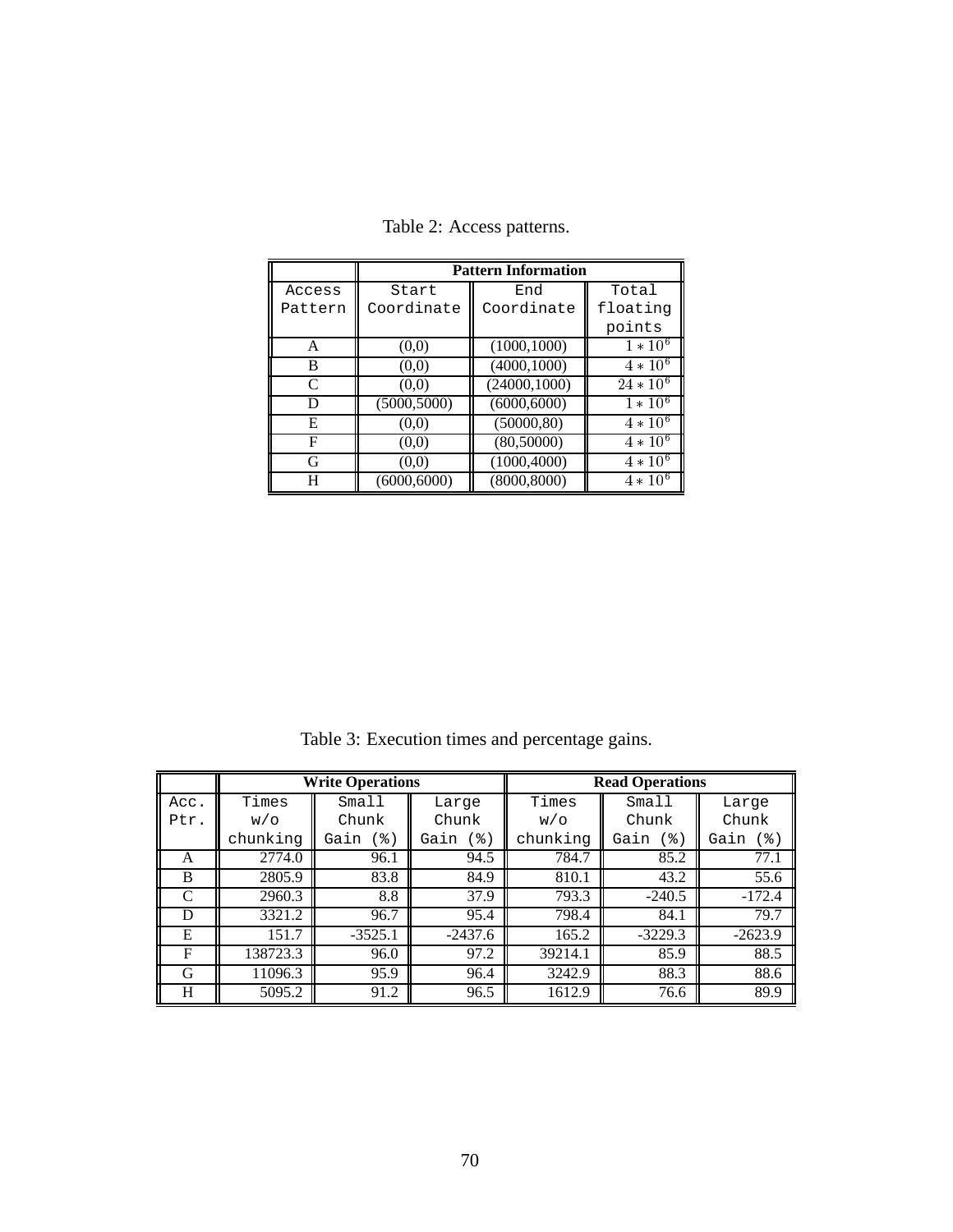

Figure 7: Execution times for **write** operations.



Figure 8: Execution times for **read** operations.

In the patterns A and D, where a 4 MB square chunk is accessed on the left corner and around the middle, respectively, the small chunk size outperforms the large chunk size as the latter accesses extra data elements that do not belong to the required portion. In the pattern H, on the other hand, increasing the chunk size reduces the number of I/O calls which in turn results in the best response time. In B and G, 16 MB of data are accessed in orthogonal directions. In G, since we access a sub-column portion of a row-major array, we need to issue 4000 I/O calls in the naive case. In B, the naive strategy issues only 1000 I/O calls to access the same volume of data. Consequently, the impact of sub-filing is more pronounced in G. By comparing the response times of A, B, C, and E, we note that the response times are dominated by the number of I/O calls (in the naive version) and of chunks (in the sub-filed versions–that also corresponds to I/O calls–) rather than by the volume of data accessed. Finally, in the pattern F (whose response time in the naive case was calculated using interpolation from A and G), the sub-filing strategy has the best performance of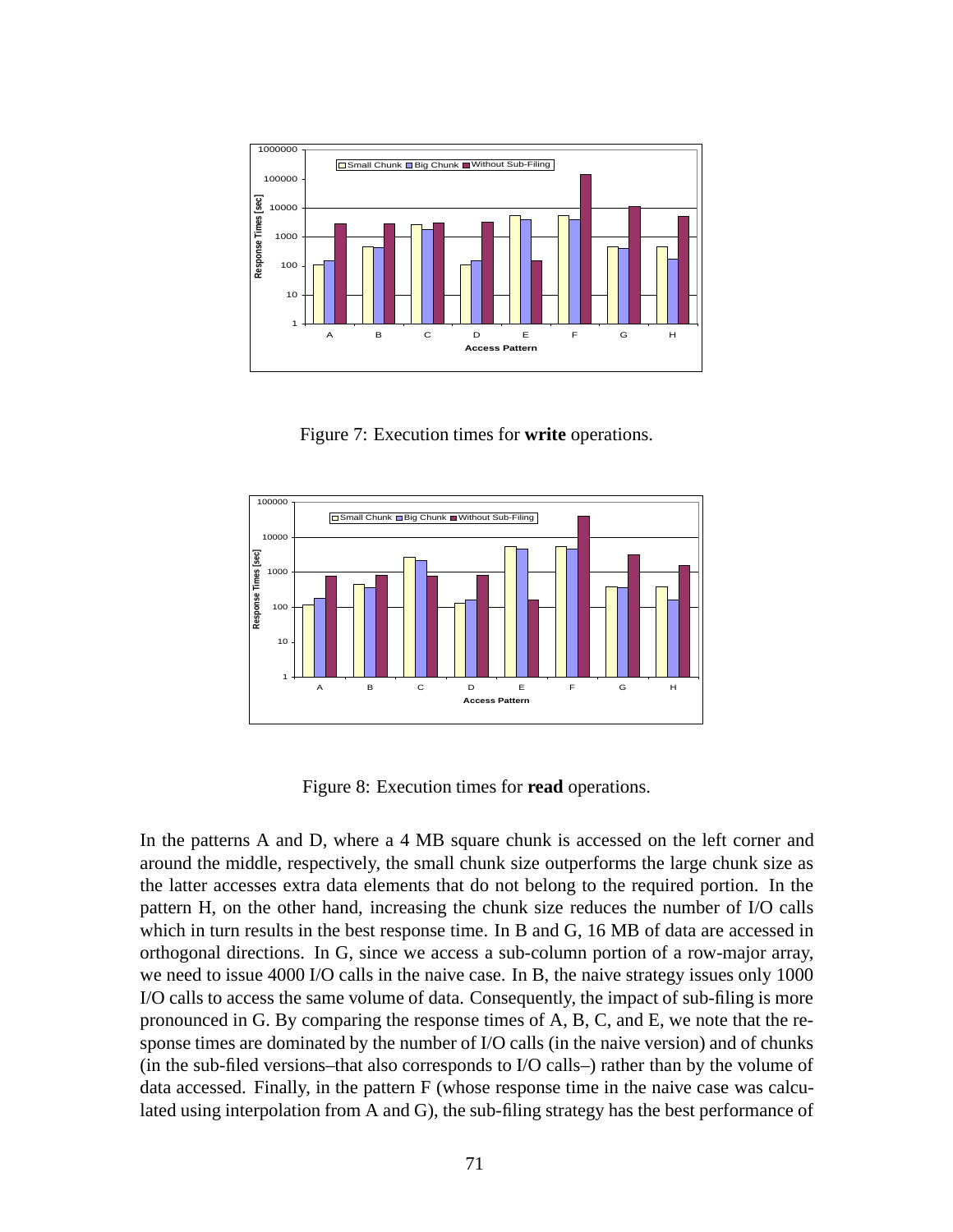all and brings a 97.2% improvement in write calls.

In access pattern E, however, the naive strategy outperforms the sub-filing. The sub-filing strategy has two drawbacks for this access pattern. First, the naive strategy completes the whole access with a single I/O call, whereas the sub-filing strategy requires 50 calls to different sub-files to satisfy the access. Secondly, a high percentage of data read by the sub-filing is not used to satisfy the request. As a result of these two drawbacks, the naive strategy performs better than the sub-filing for this access pattern. However, we show in Section 6.1 that by chosing an appropriate sub-file size, the sub-filing strategy can perform as good as the naive strategy even for the access pattern E. Note that, HPSS allows the users to access portions of the data residing in tape. The response time of the naive solution for the access pattern E will increase dramatically for the tape architectures, where the granularity of access is a file, because the whole file should be brought to the disk from tape.

An important aspect of our library is its handling of random I/O accesses. When we compare the times for the access patterns A and D, we see that there is a 20% increase in the response time of the naive strategy for the write operation. On the other hand, the times for sub-filed versions remains the same.

Overall, the sub-filing strategy performs very well compared to the naive strategy which performs individual accesses to a large file, except for the cases where the access pattern and the storage pattern of the array match exactly. For large chunk size the average improvement for writing is 93.48%, and for reading it is 73.48%. These data show that, in average our library brings substantial amount of improvement over the naive strategy. The next section shows even in the case where the access and storage pattern match exactly, a suitable chunk shape allows our scheme to match the response time of the naive strategy.

#### **6.1 Adaptive Chunk Size**

The preliminary results show that our library can bring substantial amount of improvement over the naive case. In the access pattern E, however, the naive strategy performs better. In this section, we experiment with a different chunk size to explore the possibility of matching the performance of the naive scheme in this access pattern.

In the new experiments, the chunk size is set to  $50000\times80$  floating points, which is similar to the access pattern E. The other parameters remain as in Section 6. The response time for write operation drops to 148.9 seconds, which is 1.85% better than the naive scheme. For read operation, the response time is 166.2 seconds, which is 0.61% worse than the naive scheme. These results show that our library can perform as good as the naive scheme even in cases, where the access pattern and storage pattern exactly match.

### **7 Conclusions and Future Work**

We presented a portable interface to the tape-resident data. The interface makes it easier for the user to specify the tape I/O required in sequential and parallel applications. The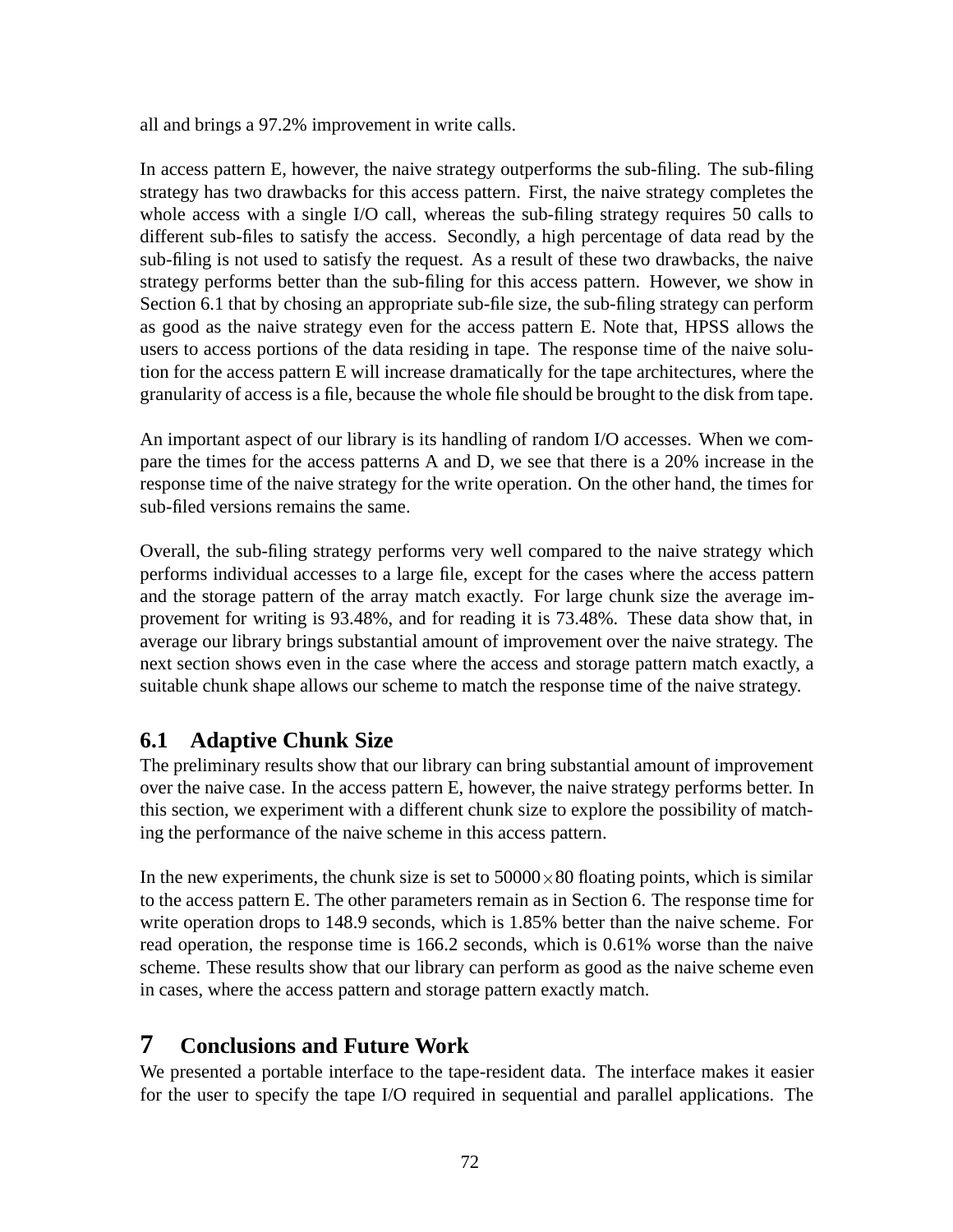experience gained during its design and development will, hopefully, also help in reaching a set of standard routines for accessing the tape-resident data. We are in the process of implementing the library. We completed the read, write, pre-stage, and pre-fetch routines and made some initial experiments with them. We are currently implementing different migration routines and collective I/O strategies and will later experiment with I/O-intensive applications that manipulate tape-resident data.

#### **Acknowledgements**

We would like to thank NPACI for providing the hardware and software components used in this study. This work is supported by Department of Energy under the Accelerated Strategic Computing Initiative (ASCI) Academic Strategic Alliance Program (ASAP), under subcontract no. (W-7405-ENG-48) from Lawrence Livermore National Laboratories. We would also like to thank Regan Moore and Micheal Wan of SDSC for their help with the SRB system.

# **References**

- [1] P. Cao, E. Felten, and K. Li. Application-controlled file caching policies. In *Proc. the 1994 Summer USENIX Technical Conference,* pages 171–182, June 1994.
- [2] A. Choudhary, R. Bordawekar, M. Harry, R. Krishnaiyer, R. Ponnusamy, T. Singh, and R. Thakur. PASSION: parallel and scalable software for input-output. *NPAC Technical Report SCCS-636,* 1994.
- [3] P. Corbett, D. Fietelson, S. Fineberg, Y. Hsu, B. Nitzberg, J. Prost, M. Snir, B. Traversat, and P. Wong. Overview of the MPI-IO parallel I/O interface, In *Proc. Third Workshop on I/O in Paral. and Distr. Sys.*, IPPS'95, Santa Barbara, CA, April 1995.
- [4] J. del Rosario and A. Choudhary. High performance I/O for parallel computers: problems and prospects. *IEEE Computer,* March 1994.
- [5] C. S. Ellis and D. Kotz. Prefetching in file systems for MIMD multiprocessors. In *Proc. of the 1989 Intl. Conf. on Paral. Proc.,* pages I:306–314, St. Charles, IL, August 1989.
- [6] J. F. Karpovich, A. S. Grimshaw, and J. C. French. Extensible file systems (ELFS): An object-oriented approach to high performance file I/O. In *Proc. the Ninth Annual Conference on Object-Oriented Prog. Sys., Lang., and Appl.,* pp. 191–204, Oct 1994.
- [7] D. Kotz. Multiprocessor file system interfaces. In *Proc. the Second Intl. Conf. on Paral. and Distr. Info. Sys.,* pages 194–201. IEEE Computer Society Press, 1993.
- [8] R. H. Patterson, G. A. Gibson, and M. Satyanarayanan. A status report on research in transparent informed prefetching. *ACM Operating Systems Review*, V 27(2), pp 21–34, April 1993.
- [9] R. Bordawekar, A. Choudhary, K. Kennedy, C. Koelbel, and M. Paleczny. A model and compilation strategy for out-of-core data parallel programs. *Proceedings of the ACM Symp. on Prin. and Prac. of Paral. Prg.*, pages 1–10, July 1995.
- [10] S. Sarawagi: Execution reordering for tertiary memory access. *Data Engineering Bulletin* 20(3): 46–54, 1997.
- [11] B. Hillyer and A. Silberschatz. Random I/O scheduling in Online Tertiary Storage Systems. In *Proc. of the 1996 ACM SIGMOD Conference*, pages 195–204, 1996.
- [12] T. Johnson and E. L. Miller. Performance measurements of Tertiary Storage Devices. In *Proc. of 24rd International Conference on Very Large Data Bases*, pages 50–61, August 1998.